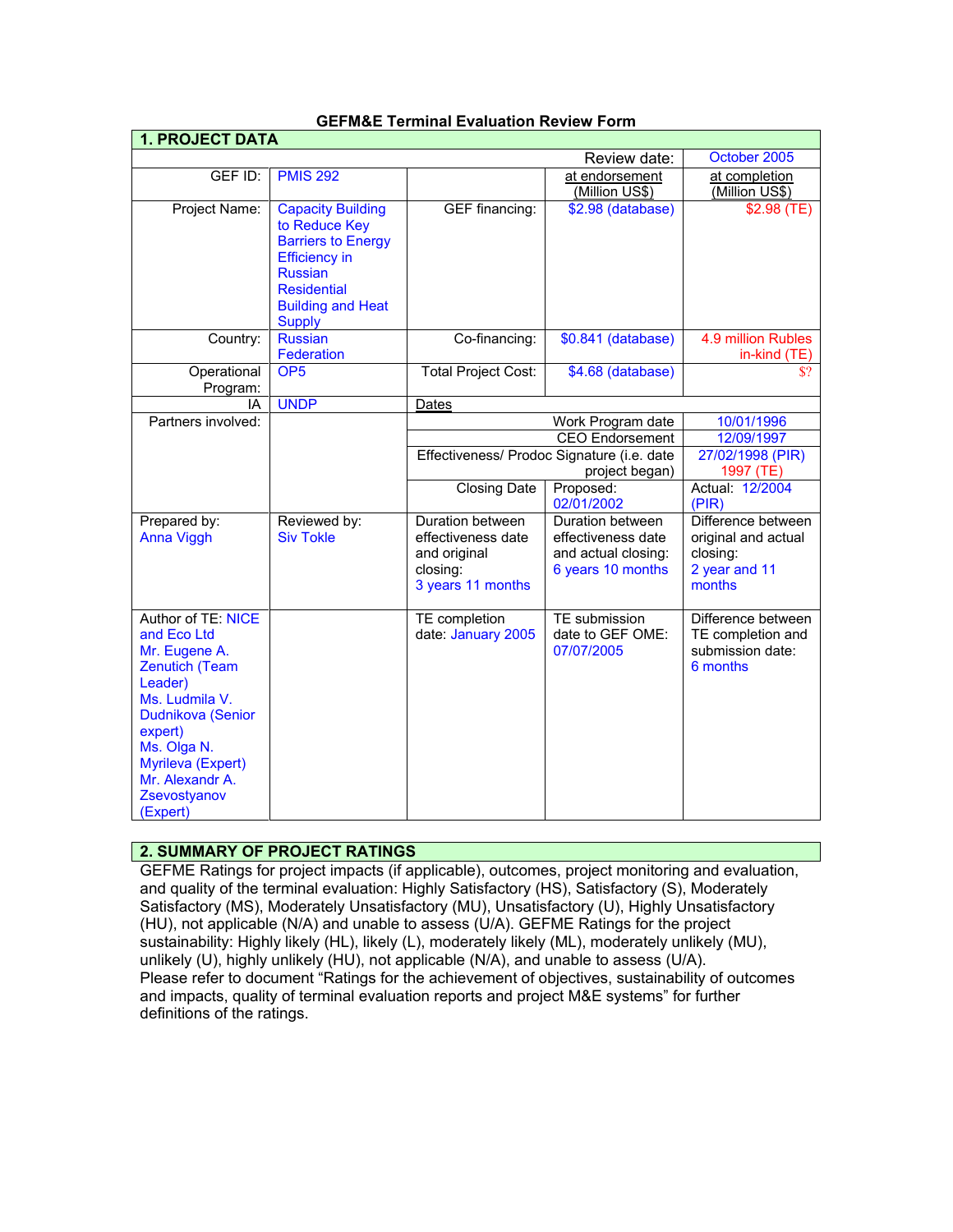|                        | Last PIR | <b>IA Terminal</b><br>Evaluation | Other IA<br>evaluations if<br>applicable (e.g.<br>OED) | <b>GEFME</b> |
|------------------------|----------|----------------------------------|--------------------------------------------------------|--------------|
| 2.1 Project<br>impacts | N/A      | S                                | N/A                                                    | S            |
|                        |          |                                  |                                                        |              |
| 2.2 Project            | S        | S                                | N/A                                                    | S            |
| outcomes               |          |                                  |                                                        |              |
| 2.3 Project            | N/A      |                                  | N/A                                                    | <b>ML</b>    |
| sustainability         |          |                                  |                                                        |              |
| 2.4 Monitoring         | N/A      | S                                | N/A                                                    | <b>MS</b>    |
| and evaluation         |          |                                  |                                                        |              |
| 2.5 Quality of the     | N/A      | N/A                              | N/A                                                    | S            |
| evaluation report      |          |                                  |                                                        |              |

**Should this terminal evaluation report be considered a good practice? Why? No. While this** TE is overall satisfactory, it has some shortcomings. The development context section has a lot of interesting information, but is too long (nearly 7 pages) and present too much detail. The TE does not include the actual project costs and co-financing used. Lessons learned are not well articulated as lessons.

## **3. PROJECT OBJECTIVES, EXPECTED AND ACTUAL OUTCOMES**

#### **3.1 Project Objectives**

• **What are the Global Environmental Objectives? Any changes during implementation?** No. The development objective was to provide sustainable and replicable models and to build the required capacities for overcoming barriers to implementation and realization of energy-efficiency improvements and energy conservation in residential buildings and heat delivery systems in Russia.

• **What are the Development Objectives? Any changes during implementation?** Yes.

1. Creation of a prototype of the legislative and institutional model of the heat and hot water consumption-based metering and billing system – a more fair system of payment – in the city of Vladimir

2. Study and demonstration of the technical, economic and environmental expediency and consequences of the autonomous heat sources installation in three residential buildings

3. Human resources training and creation of the base for the analysis and replication of energy efficient projects

4. Creation and functioning of the Project Implementing Units in Vladimir and Moscow

During project implementation Objective 4 was removed because it was in reality mostly completed before the project started. Two important objectives were added:

4. Develop and implement the Project Dissemination Programme in the Russian Federation and the CIS countries

5. Assess and measure environmental impact (climate change mitigation potential) of the project

#### **3.2 Outcomes and Impacts**

• **What were the major project outcomes and impacts as described in the TE?** Impact

The project will result in direct  $CO<sub>2</sub>$  emission reductions of 49,607 tons over the 20 year lifetime of the project.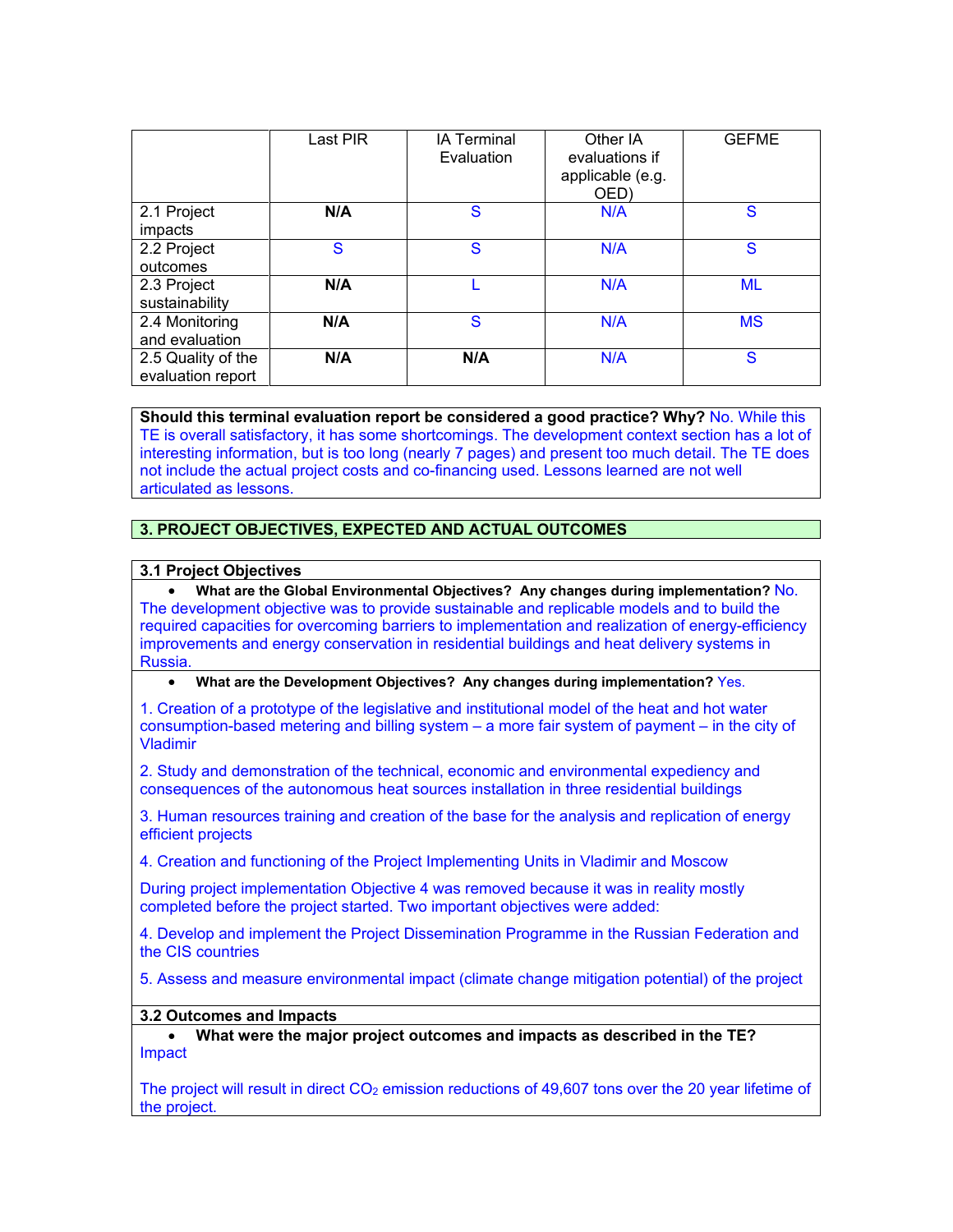#### **Outcome**

The project implementation team achieved the following concrete achievements:

- A prototype of a billing system for heat and hot water for 92 residential buildings in the city Vladimir was created (objective 1). The Project Service Unit forms bills for each apartment basing on the results of monitoring of actual consumption of heat energy for heating and hot water supply for the residential buildings. It transfers these bills to the Department of Housing and Communal Services (DHCS) of the city Administration for conduction of comparative analysis and further submission to the city legislative body in order to influence deputies to adjust the city norms for the heat consumption which are currently based on per 1 square meter and per person charges.
- Autonomous boiler houses were installed and are operating in 3 residential buildings in the city Vladimir (objective 2). The Municipality, the owner of buildings, receives bills for the generated heat energy. Bills for tenants are issued by exploitation service of the residential building basing on the legally approved norm. Boiler houses are controlled and managed in automotive mode.
- Trainings were conducted in the city Vladimir and Moscow in 1998 (objective 3).
- Experience was disseminated by the nongovernmental organization RUSDEM and Vladimir services in accordance with the specifically developed Program (on business-planning and financial engineering), and is being replicated in Russian regions to an extent allowed by actual Russian legislation and normative policy.
- Experts of the federal environmental organization developed a methodology and sequence of assessment and inventory of the greenhouse gases emissions for the Project. In accordance with the methodology the calculation of the Project greenhouse gases emissions reduction was carried out. The documentation on procedures of legalizations, verification and certification of the potential Project climatic result has been prepared.

## **4. GEF OFFICE OF M&E ASSESSMENT**

# **4.1 Outcomes and impacts Rating: S**

**A Relevance** 

• **In retrospect, were the project's outcomes consistent with the focal areas/operational program strategies? Explain**

The project's outcomes were consistent with OP5 strategies. Outcomes contributed to the reduction of GHG emissions, creation of normative legislation, and demonstration of autonomous heat sources. According to the TE, all objectives and directions that were included were urgent and highly relevant for the Russian Federation as defined during the period of formulation of the project document and definition of tasks. The project was timely and topical throughout the implementation period and remains urgent up to the present time.

#### **B Effectiveness**

• **Are the project outcomes as described in the TE commensurable with the expected outcomes (as described in the project document) and the problems the project was intended to address (i.e. original or modified project objectives)?** 

The prototype billing system created by the project was not fully implemented since the required legislation and normative policy has not been approved by the city administration. The fact that the billing system could not be implemented in reality was certainly most unfortunate. It is clear however that the project team made commendable efforts to get the system approved despite lack of sufficient political support in the city administration. They have managed to get good value out of the simulation activities which were carried out.

# **C Efficiency (cost-effectiveness)**

• **Include an assessment of outcomes and impacts in relation to inputs, costs, and implementation times based on the following questions: Was the project cost –**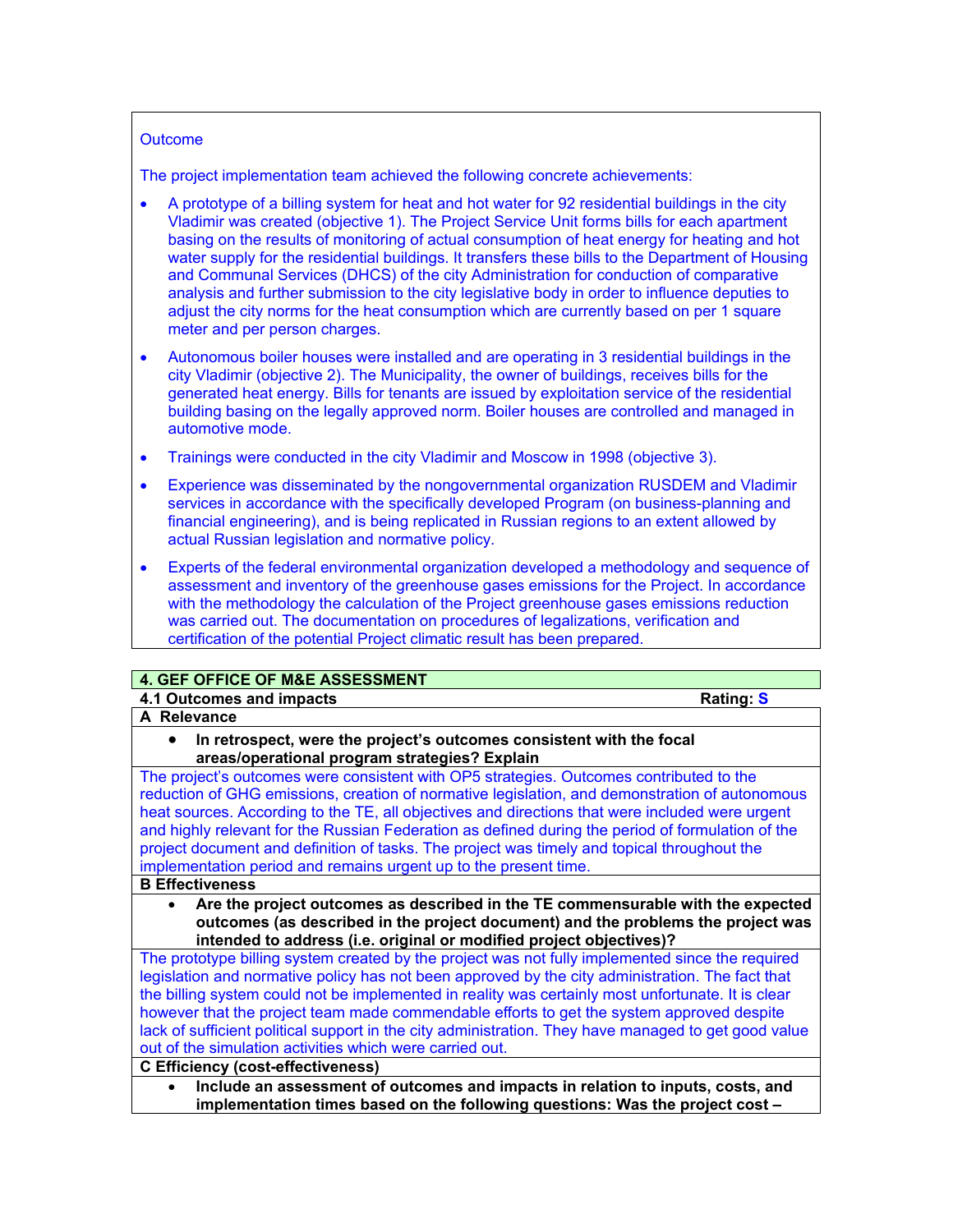#### **effective? How does the cost-time Vs. outcomes compare to other similar projects? Was the project implementation delayed due to any bureaucratic, administrative or political problems?**

The TE rated the project as somewhat cost-effective. For a GEF contribution of US\$2.98 million the project resulted in direct CO<sub>2</sub>equ emission reductions of 49,607 tons over the 20 year lifetime of the project. This means a direct cost of approximately US\$60 per ton of CO<sub>2</sub>. From an international standpoint this is a very high cost. It is however important to stress that in this project the majority of project costs were in research, training, and capacity building, not in the investments which brought about direct  $CO<sub>2</sub>$  emission reductions – metering / control and autonomous boilers. For metering and control where 20 year lifetime savings were an estimated 34,600 tons CO<sub>2</sub>and costs relatively small (data was not available to the evaluators on details of these costs – they were part of the WB loan), reductions per ton will be highly competitive. Taking the installation of the three boilers under objective 2, for which cost data is readily available, costs (excluding operation and maintenance) were about US\$340,000. The cost per ton of  $CO<sub>2</sub>$ reduced in this case is US\$22 over 20 years.

Project implementation was delayed and the project was extended far longer than originally envisioned (almost 3 years). While it would have been preferable that some of the avoidable delays had been avoided – particularly during the first years of the project – the evaluators believe that the flexibility in timing, and extended implementation, was the right decision and was justified. Project budgets were not extended (the costs and activities were spread over the longer period).

| 4.2 Likelihood of sustainability. Using the following sustainability criteria, include an assessment of |  |  |
|---------------------------------------------------------------------------------------------------------|--|--|
| project sustainability based on the information presented in the TE.                                    |  |  |

| <b>Financial resources</b><br>A                                                                                                                                                                       | <b>Rating: ML</b> |
|-------------------------------------------------------------------------------------------------------------------------------------------------------------------------------------------------------|-------------------|
| Under objective 3 the project contributed to the development of skills to conduct the economic                                                                                                        |                   |
| and financial project analyses that are required by private and public financing institutions for                                                                                                     |                   |
| energy efficiency investment projects. The objective was met early on in the project and this                                                                                                         |                   |
| capacity contributes to future financing of energy efficiency projects. However, the project faced                                                                                                    |                   |
| the risk of not finding money for co-financing in Russian Housing-Communnal Services sector                                                                                                           |                   |
| and this risk still remains and impacts the availability of future financial resources.                                                                                                               |                   |
| Socio political<br>в                                                                                                                                                                                  | <b>Rating: ML</b> |
| Activities aimed at reduction of barriers during implementation of investment projects in a period                                                                                                    |                   |
| of time are the most efficient when the permanent team of coordinators from city and regional                                                                                                         |                   |
| authorities is in place and fully involved in the process. However, political changes are fairly                                                                                                      |                   |
| inevitable, and activities, which coincide with mayoral or regional governor elections caused                                                                                                         |                   |
| difficulties in ensuring continuity. During the implementation of this project replacement of the                                                                                                     |                   |
| authorities through elections halted the project pace that was gained with the previous team.                                                                                                         |                   |
| Risks such as temporary lack of knowledge and awareness (or even electoral promises) from                                                                                                             |                   |
| new officials negatively influences the sustainability of project related activities.                                                                                                                 |                   |
|                                                                                                                                                                                                       |                   |
| The project was unable to implement the proposed billing system in reality. This was caused by                                                                                                        |                   |
| opposition to perceptions that the change in billing systems would adversely affect poorer sectors                                                                                                    |                   |
| of the population (who have the worst quality housing). These negative impacts to some part of                                                                                                        |                   |
| the citizens of the city could not receive approval of the Duma representatives. Clearly there is a<br>need to develop more comprehensive policy which would mean subsidies to poorer households,     |                   |
| or (better), some mechanism to implement thermal upgrading in social housing, possibly using                                                                                                          |                   |
| some earmarked revenues from the heating tariff to a fund for this purpose.                                                                                                                           |                   |
| C                                                                                                                                                                                                     | Rating: L         |
| Institutional framework and governance                                                                                                                                                                |                   |
| There is no adequate assurance of project sustainability at a country level, which would have                                                                                                         |                   |
| included, for example an opportunity for a more comprehensive study of legislative and normative<br>possibilities for the country, and the creation of preconditions for lobbying for the adoption of |                   |
| required laws at the level of federal legislative authorities.                                                                                                                                        |                   |
|                                                                                                                                                                                                       |                   |
|                                                                                                                                                                                                       |                   |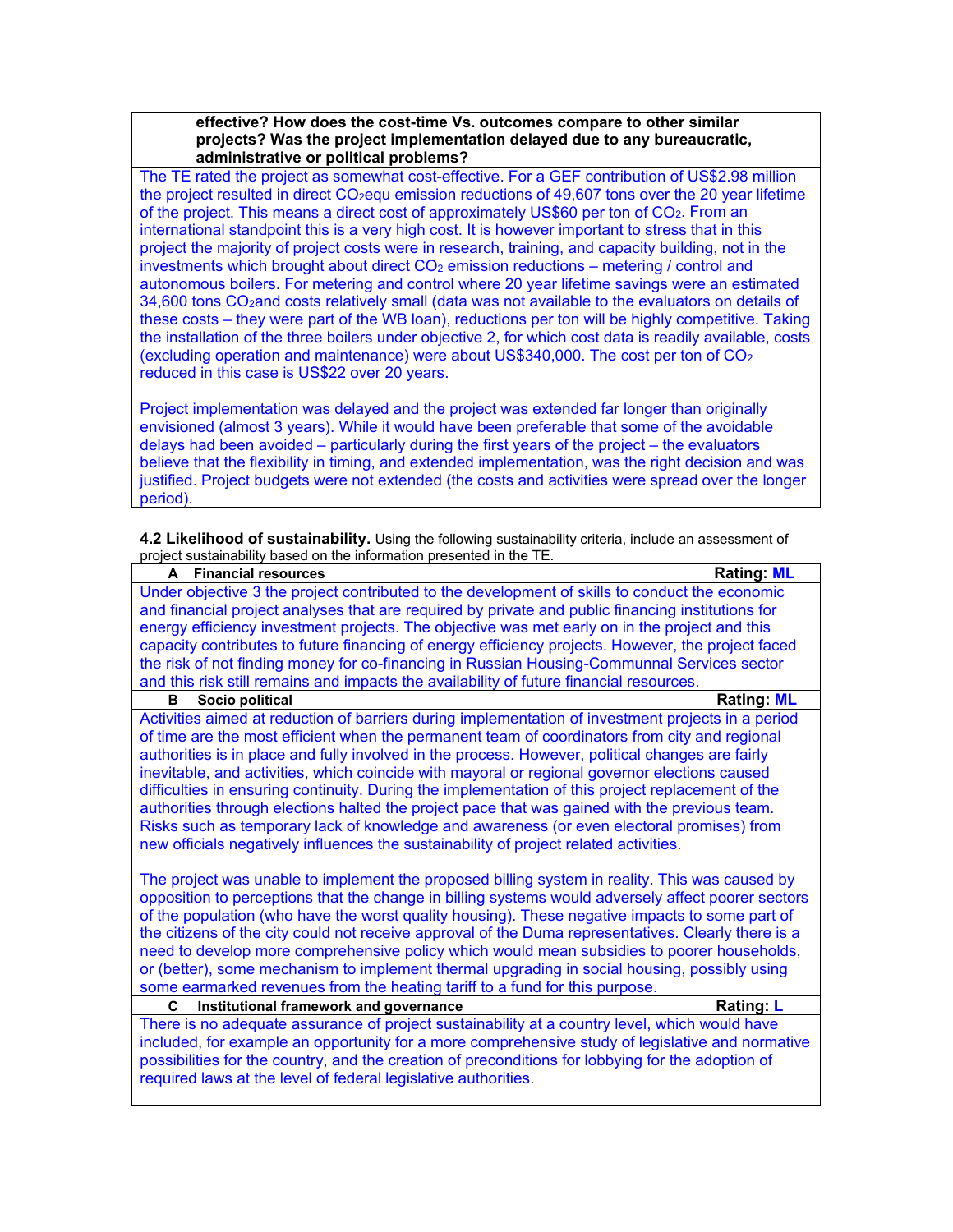The project design does not include adequate institutional mechanisms to ensure sustainability at the local level either. Despite this, the evaluators believe that the project implementation team should be commended for the creation of two companies – VladEsco and the Project Service Unit - that have inherent strong incentives for continuation of these activities. Creation of these two companies, however, is potentially of concern since public finance was used to support them in the conditions of quite an uncompetitive market. In addition there is a risk that after the end of the project, the companies may start to hide information to ensure their competitive advantages, which will negatively influence on activities on "dissemination." However, taking into account the good quality of dissemination activities in the framework of the project, as well as the institutional potential of the National Agency (DHCS), the evaluators believe that such risks are minimized.

**D Ecological (for example, for coffee production projects, reforestation for carbon sequestration under OP12, etc.) Rating:** L **Rating:** L

The improved energy efficiency of the autonomous boiler houses installed in 3 residential buildings will continue to contribute to the reduction of  $CO<sub>2</sub>$  emissions as long as they are in use.

## **E Examples of replication and catalytic outcomes suggesting increased likelihood of sustainability Rating: ML**

The TE believes that the additional objectives positively influenced approaches for the replication of the project design and project results. The project has a somewhat passive replication approach based mainly on publications.

From a design-for-replication point of view the virtually 100 percent grant provided by the GEF for project activities is certainly questionable. Equipment purchased was indeed state-of-the-art, but appears to have been the 'most expensive that could be afforded' rather than the 'most appropriate for local needs.' This is evident in the choice of metering and controls installed (the project used electronic meters and thermostatic values, both of which are luxury items and less common than simple evaporative meters and manual valves even in Western Europe), and the three imported building-level boilers. In the case of the boilers, however, there is justification in those selected since the demonstration focused mostly on what could be done. It would however be interesting to know how decisions might have been different had there been a substantial amount of local co-financing in capital expenditures. This may have added to the replication value of the project.

#### **4.3 Assessment of the project's monitoring and evaluation system based on the information in the TE**

**A. Effective M&E systems in place: What were the accomplishments and shortcomings of the project's M&E system in terms of the tools used such as: indicators, baselines, benchmarks, data collection and analysis systems, special studies and reports, etc.?** All a studies and reports, etc.? All a studies are proported as a studies of  $R$ 

The TE has a fairly comprehensive assessment of M&E systems including a box on technical monitoring approach. According to the TE, the quality of ongoing monitoring appears to have been satisfactory although monitoring was hampered by the lack of objectively verifiable indicators in the original project design. Sufficient objectively measurable indicators for ensuring successful achievement of activities, outputs, objectives and energy saving were not given in the project document. It is thus difficult to measure objectively the efficiency and effectiveness of project implementation. Also notable is that no indicators were given as to expected  $CO<sub>2</sub>$ emission reductions as a direct and indirect result of implementation of the project. It should however be noted that the lack of objectively verifiable indicators for greenhouse gas emission reductions is not uncommon for GEF projects approved in 1997. Furthermore, the project did not include a comprehensive logical framework analysis which could have guided implementation.

#### **B. Information used for adaptive management: What is the experience of the project with adaptive management? Rating: MS** Rating: MS

Project administration had a fairly complicated structure, with multiple levels of approval and decision-making in Vladimir (Project Management Unit, city Administration), in Moscow (Moscow project leader, UNDP and Ministry), and internationally (UNOPS). In the opinion of the evaluators the administrative structure was generally beneficial, ensuring necessary intervention of project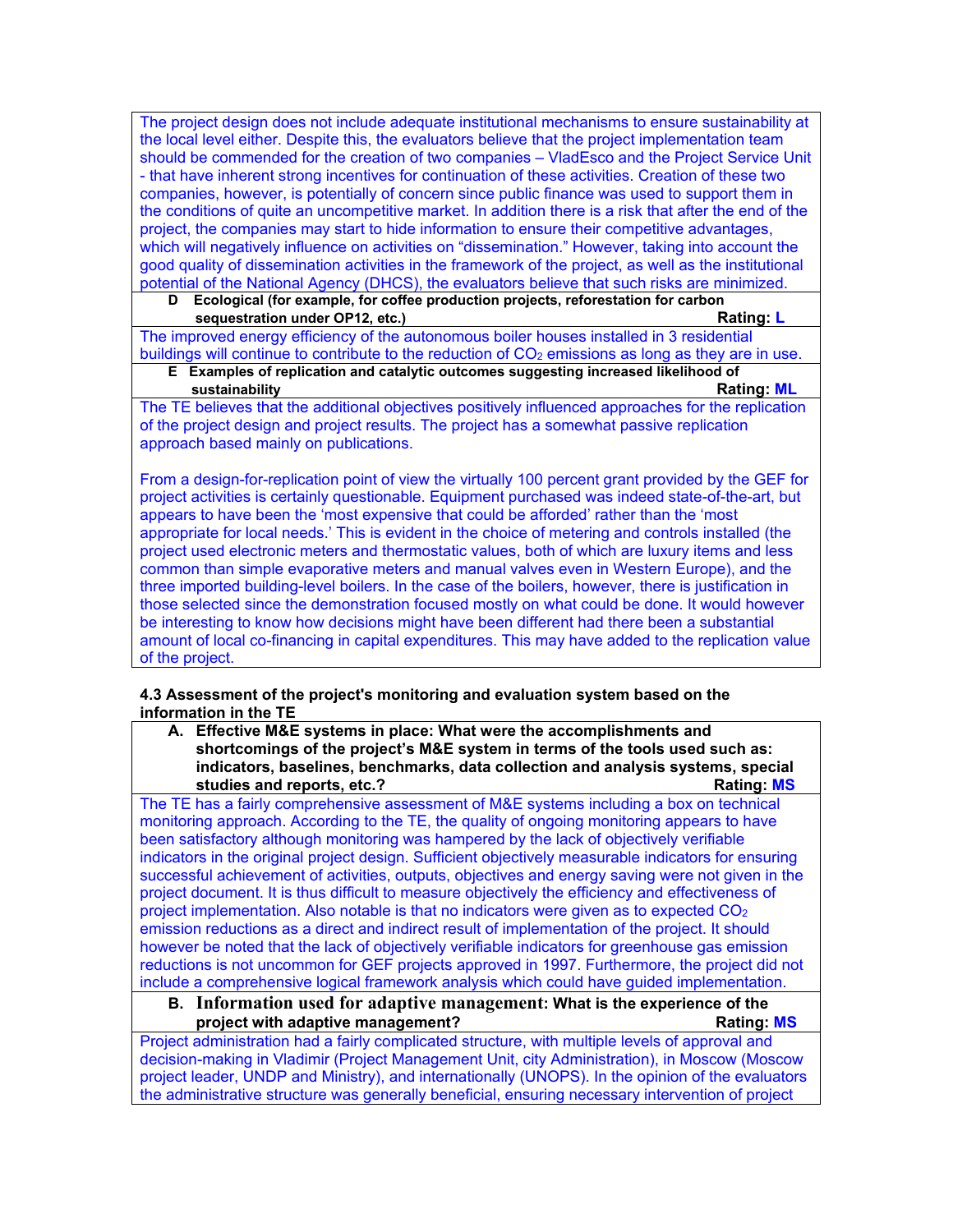coordinators and decision-makers. The long decision-making chain however does appear to have delayed decisions and on occasion produced frustrations at various levels. There were also crises at various stages – during project start-up as well as following criticism during the mid-term evaluation – which took a long time to resolve. These disadvantages however were more than compensated for by the benefit of ensuring buy-in at the city and federal levels. A balance however needs to be struck between participatory approaches and efficiency of decision-making. In retrospect this balance appears to have been 'fair to good' in this project.

**Can the project M&E system be considered a good practice?** Yes, although more details would strengthen the case.

#### **4.4 Quality of lessons**

Weaknesses and strengths of the project lessons as described in the TE (i.e. lessons follow from the evidence presented, or lessons are general in nature and of limited applicability, lessons are comprehensive, etc.)

**What lessons mentioned in the TE that can be considered a good practice or approaches to avoid and could have application for other GEF projects?**

- The models, including the "economic model" of calculating and billing, created by the project can be considered best practice.
- The project served to highlight the fact that federal laws, required to mobilize private investments in heat supply modernization, are not yet sufficiently efficient or effective, however, a spirit of entrepreneurship is growing.
- The introduction of new technologies and equipment, as well as energy consumption metering and billing system is the key factor to enable the creation of the following:
	- Interest from tenants and tenant associations to save energy and invest into energy efficiency
	- Interest from rayon boiler houses, which exploit heat distribution network and that own networks, to reduce heat losses during heat transmission via the network
	- A situation, where financial gains from such capital investments will be returned to investors

**4.5 Quality of the evaluation report** Provide a number rating 1-6 to each criteria based on: Highly Satisfactory = 6, Satisfactory = 5, Moderately Satisfactory = 4, Moderately Unsatisfactory = 3, Unsatisfactory = 2, and Highly Unsatisfactory = 1. Please refer to the "Criteria for the assessment of the quality of terminal evaluation reports" in the document "Ratings for the achievement of objectives, sustainability of outcomes and impacts, quality of terminal evaluation reports and project M&E systems" for further definitions of the ratings.

#### **4.5.1 Comments on the summary of project ratings and terminal evaluation findings**

In some cases the GEF Office of M&E may have independent information collected for example, through a field visit or independent evaluators working for the Office of M&E. If substantial independent information has been collected, then complete this section with any comments about the project.

N/A

| 4.5.2 Quality of terminal evaluation report |                                                                             | <b>Ratings</b> |
|---------------------------------------------|-----------------------------------------------------------------------------|----------------|
|                                             | A. Does the report contain an assessment of relevant outcomes and           | b              |
|                                             | impacts of the project and the achievement of the objectives? Yes.          |                |
|                                             | B. Is the report internally consistent, is the evidence                     | b              |
|                                             | complete/convincing and are the IA ratings substantiated? Yes.              |                |
|                                             | C. Does the report properly assess project sustainability and /or a project | h              |
|                                             | exit strategy? Yes.                                                         |                |